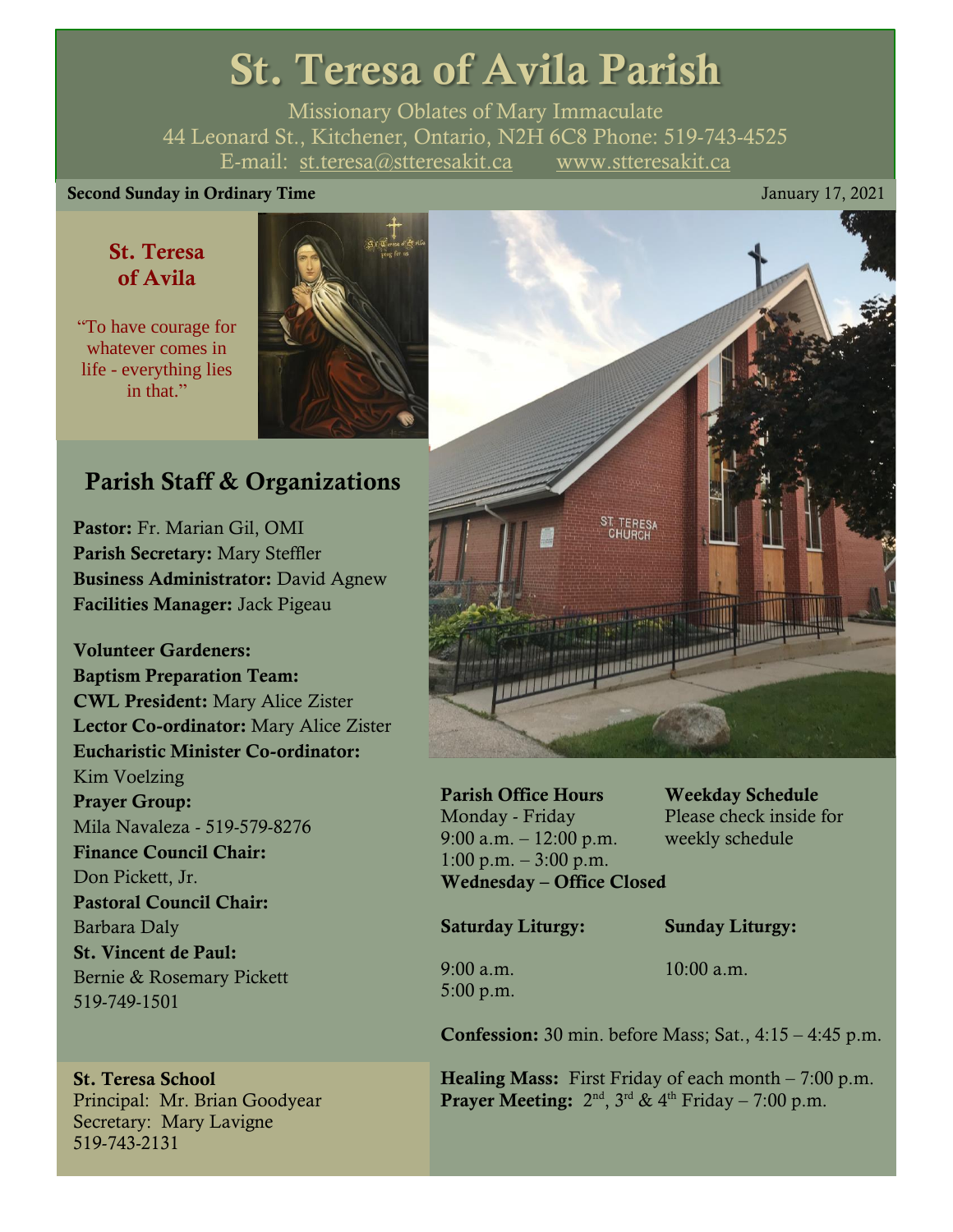# **Second Sunday in Ordinary Time**

Today's Gospel (John 1:35-42) recounts the call of the first disciples of Jesus. The first words ascribed to Jesus are a question: **'What do you want?'** In the prologue John has already told us of the divine origin of Jesus. Now He introduces Jesus on the stage of life. He asks us what do we want? How will we answer Him? **What do we want for others, for the parish, for the country and for the Church?** Many of us have no problem in asking on behalf of others but are slow to ask anything for ourselves. What is striking in the manner in which John recounts the call of the first disciples is the way they come to Jesus. Some like Philip are called directly by Jesus but then there are others who are brought to Jesus by their relatives and friends who have met Jesus. **Jesus had touched their hearts so much, that they had to tell their friends about Him and insist that they too go and meet Him.**

People go in search of Jesus when their hearts are dissatisfied with the life they are leading, and they want to find a different answer to their problems and to their yearning for happiness. Many begin to seek Christ when idols such as money, sex, and power have disappointed them. Let us ask ourselves: **what was I looking for when I became a Christian? What attracted me to Christ?**

The second sentence that Jesus speaks in today's Gospel is His invitation, "Come and see."

**Do you know what you want in life?** Do you have clear targets? Do you know where your life is going? Who sets your values? Whose voice leads you? The Lord invites us to come to Him. Come to where He lives. Come to sit at His feet pondering His word.

If God had not called us, we would not exist, we would not be members of a community of faith, and we would not have any purpose to our lives. And it's not just to the big things that God calls us. Every little intervention of God in our lives, every blessing that we receive, every danger, great or small that God averts from us is part of God's calling.

#### **Family Connection**

In today's Gospel we learn about one of at least two family-relations that appear among Jesus' first disciples. Andrew is the brother of Simon, whom Jesus renames Peter. In next week's Gospel, we will learn about the brothers James and John, the sons of Zebedee. We know from the letters of Paul and other witnesses to the early Church that it was a common occurrence for an entire household to be baptized together. From the very beginning of the Church, families helped one another to know and follow Jesus. We hope and pray that this continues to be true in our family life. **Pray that your family will continue to help one another grow in our faith in Jesus.**

Diocese of Hamilton Prayer Calendar 2021

January 18 – Rev. Zygmunt Baranowski January 19 – Rev. Sam Restivo, C.R. January 20 – Youth Ministers January 21 – Rev. David Perrin January 22 – Rev. Robert Bulbrook January 23 – Rev. Timothy Higgins January 24 – **Third Sunday in Ordinary Time**

Vocations

#### **Second Sunday in Ordinary Time January 17, 2021**

A good vocation prayer to say every day from the time we are young until we are in our golden years is found in today's first Scripture reading: "Speak Lord, for your servant is listening". Just try it with sincerity, starting today and, if you think God is calling you to be a priest, religious, or permanent deacon, call Most Reverend Wayne Lobsinger, VG, EV, Auxiliary Bishop & Vocations Director, Diocese of Hamilton at (905) 528-7988 x2222

[vocations@hamiltondiocese.com](mailto:vocations@hamiltondiocese.com)  <https://hamiltondiocese.com/vocations/>

### *Prayer for Vocations*

God, the source of creation and love, You invite each of us to serve You through the life which is Your gift. May your grace encourage men and women to heights of holiness through service to the Church as priests, sisters, brothers and lay ministers. Make me an instrument to encourage others to give themselves and challenge me to do the same. Amen.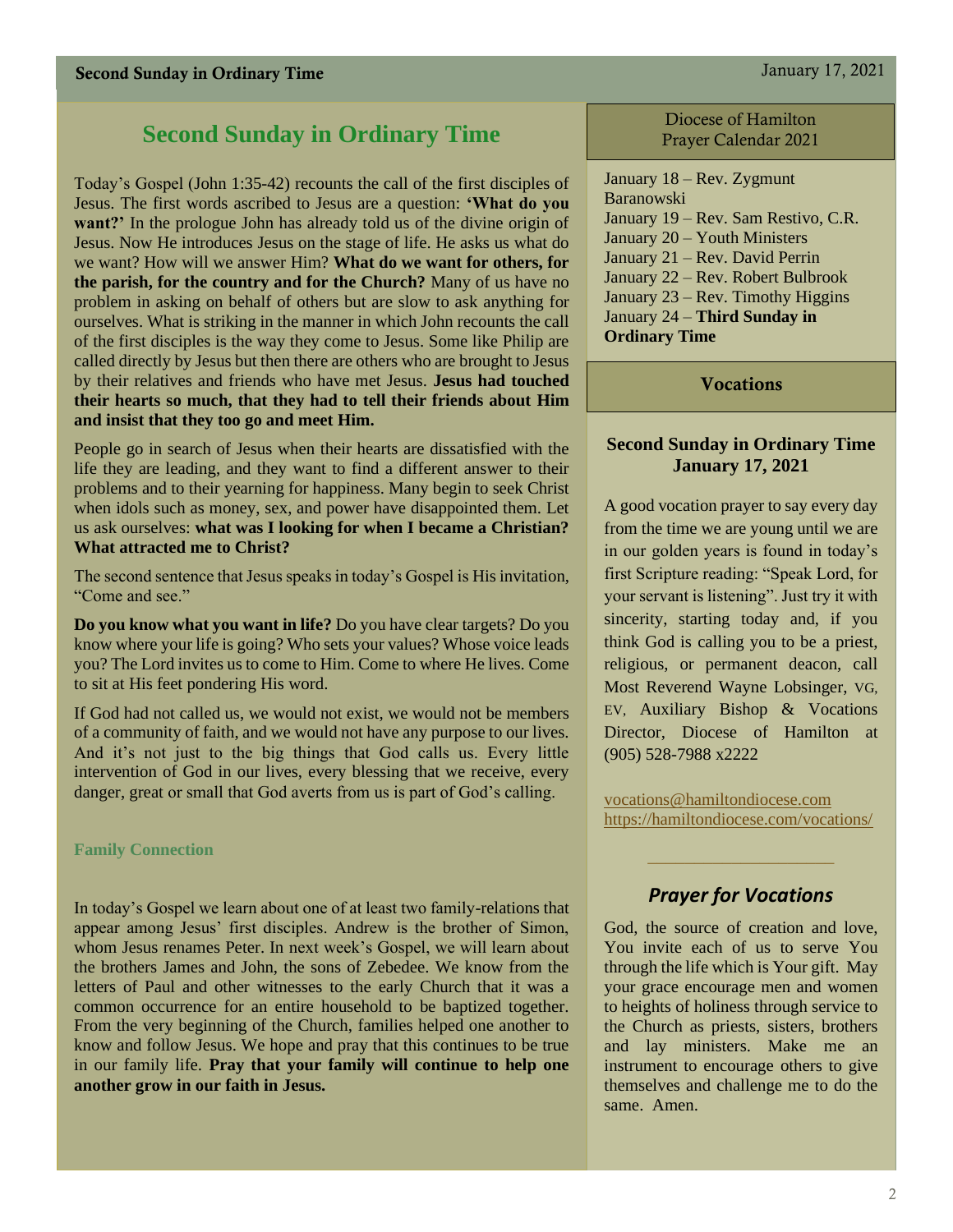#### **Parish Office**

Due to the Province-wide lockdown which came into effect on December 26. 2020, the Parish Office at 44 Leonard St. will be closed until February 11, 2021.

Mary will be working from home and therefore, you can continue to reach our Parish Office at [st.teresa@stteresakit.ca](mailto:st.teresa@stteresakit.ca) or telephone 519-743-4525.

Mass Intentions for 2021 – In order to provide an equal opportunity to all members of our parish, who would like to request Mass intentions in 2021, I would propose the following: Each family may reserve 1 Saturday Mass and 1 weekday Mass. This is based on the number of registered families. Please make your requests over the next several weeks. After January 22, 2021, we will accommodate any available request, for as many Mass intentions as you wish. In 2020, I introduced a Mass with Multiple Intentions, in order to respond to the needs of our parishioners. These will continue on the first and third Tuesdays of the month. Thank you.

2020/2021 Sunday Missals – The Sunday Missal is still available. The missal is \$5 and can be purchased by calling the Parish Office.

#### **2021 Offertory Envelopes** – The 2021

#### **Mass Intentions**

#### **Mass will be celebrated privately for the following intentions:**

#### **January 18, 2021 – January 24, 2021**

Tuesday, January 19, 2021 – **7:00 p.m**.  **For healing for Father Jerzy Moranski** *– Elizabeth Heydel-Quintanilla*

Wednesday, January 20, 2021 – **7:00 p.m. +Adrian Van Den Berg** – *The Zister Family*

Thursday, January 21, 2021 – **7:00 p.m. Memorial of Saint Agnes, Virgin and Martyr +Mac Pitman** – *Sylvia Ingoldsby & Family*

Friday, January 22, 2021 – **7:00 p.m. +Irene Detzler** – *Sue Weber Bell*

Saturday, January 23, 2021  **9:00 a.m.** – **Special Intentions of Mary Lynne Clark** – *Marion Jagelewski* **7:00 p.m.** – **+Rose Gerger** – *Marie Miller*

Sunday, January 24, 2021– **10:00 a.m.** – **Third Sunday in Ordinary Time** – Year B – **Parishioners of St. Teresa Parish**

#### Live-streaming on Zoom

The **Masses** will be **live-streamed**, Tuesday to Friday at 7 p.m., Saturday at 9:00 a.m., Saturday Vigil in anticipation of Sunday at 7 p.m., and on Sunday at 10:00 a.m., on Zoom. Join Father by clicking on the following link**:<https://zoom.us/j/5887658626> The Password is: 274733 The Divine Mercy Chaplet** will also be **live-streamed**, Tuesday to Friday at 3 p.m.

Offertory Envelopes are now ready for pick up. At this time, we would ask that you please call the Parish Office and arrangements will be made for you to obtain your envelopes. For those who have signed up for Pre-Authorized Giving, please ensure that you also pick up your box of envelopes for 2021.



**Reminder to our CWL members** – Membership dues of \$25.00 for 2021 are due. We have received dues from more than  $1/2$  of our members but hope that we can receive the remainder soon. LUCKY DRAW will take place on Sunday, January  $17<sup>th</sup>$ . If your dues are paid by then, you may win and be reimbursed for your fee. You can drop off your dues at the Rectory, using the mail slot in the

wooden door OR call Mary Helen to make other arrangements. If you have questions, please call Mary Helen (Membership Convenor) at 519-570-4375.



Up-date Our new total is: \$185,274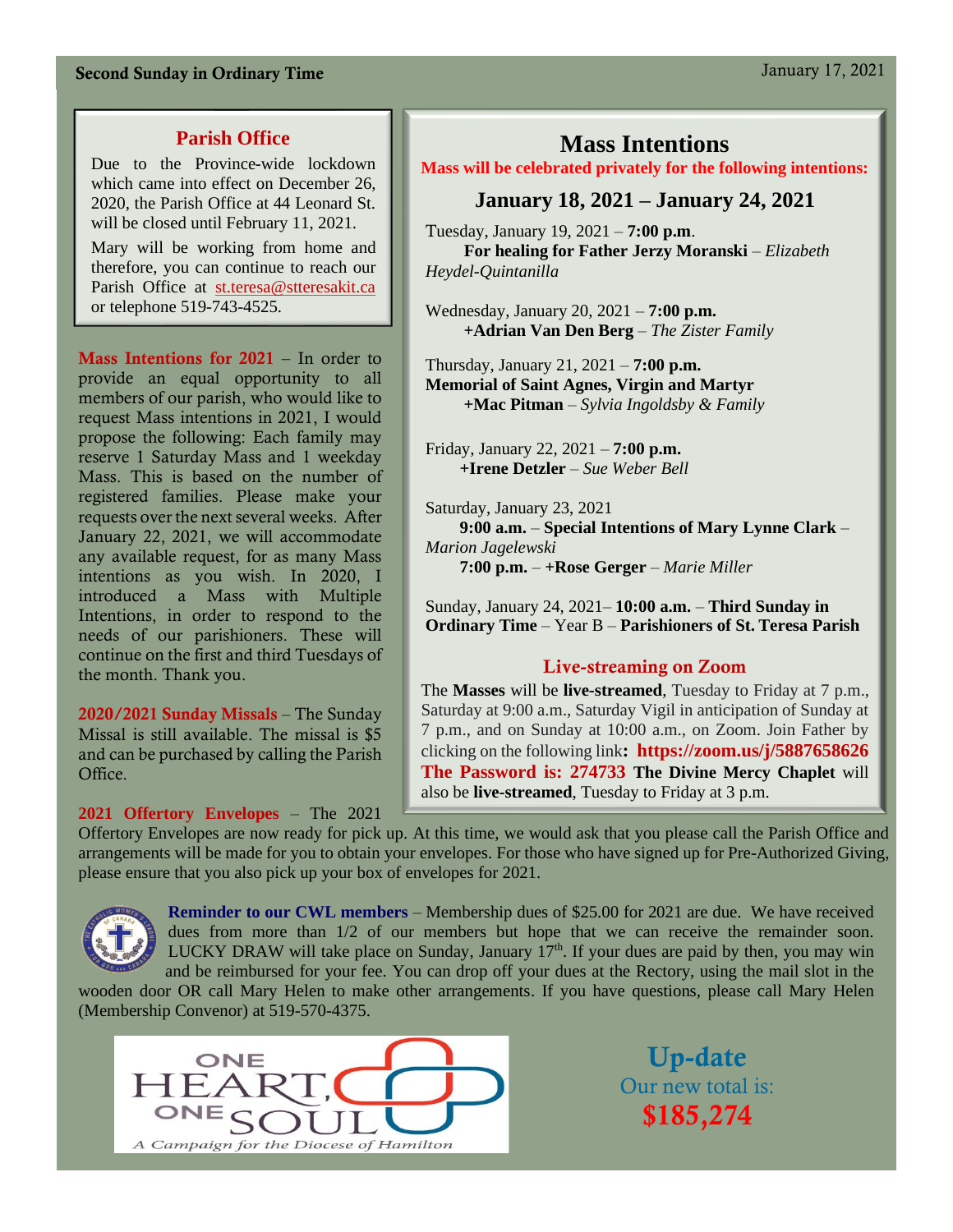**The Week of Prayer for Christian Unity** is traditionally celebrated January 18th–25th, which, this year, is in the middle of a pandemic lockdown. The Biblical Text for 2021 is John 15:1-17. The theme, taken from that passage is: *Abide in my love and you shall bear much fruit (John 15:5-9)*. The Monastic Community of Grandchamp prepared the texts. Each day focuses on a specific theme taken from the Biblical Text. See <http://www.christianunity.va/content/unitacristiani/en.html>

**A Walk Through Fratelli Tutti -** We are created to be relational, to be in communion with God and one another. Pope Francis's new Encyclical *Fratelli tutti* expresses the Pope's deep concern that humanity is becoming more and more isolated from each other. He states, "If we take each other seriously, then we should be brothers and sisters and friends, and not just anonymous beings." Join us on Zoom for a free webinar on **Wednesday, January 27th at 7 p.m.** for a 90-minute look at this beautifully written document. Registration is required, since the zoom or phone link for joining the session will need to be e-mailed or provided to you by phone. You can register by clicking on the following link [Roman Catholic Diocese of Hamilton Workshops \(hamiltondiocese.com\)](https://crm.hamiltondiocese.com/register/WorkshopDetails.aspx?item=201214036570183845710M)



### **Online Pre-registration for Kindergarten is Open: It's Time to Sign Up for School!!**

It's time to sign up for the 2021-22 school year – and registering to attend one of Waterloo Region's 43 **[Catholic elementary schools](https://www.wcdsb.ca/?mailpoet_router&endpoint=track&action=click&data=WyIxNjEwIiwiNThiNGY2IiwiMTM2OTIiLCJmZjg3ZTQ4Mjk4ZmMiLGZhbHNlXQ)** has never been easier.

- Children born in 2017 are eligible for Year 1 Kindergarten (JK).
- Children born in 2016 are eligible for Year 2 Kindergarten (SK).

Parents can access the Online Pre-Registration form by clicking on the **[Register for School](https://www.wcdsb.ca/?mailpoet_router&endpoint=track&action=click&data=WyIxNjEwIiwiNThiNGY2IiwiMTM2OTIiLCI4OWE4NDRmZDdhNzMiLGZhbHNlXQ)** link on the **[WCDSB Homepage](https://www.wcdsb.ca/?mailpoet_router&endpoint=track&action=click&data=WyIxNjEwIiwiNThiNGY2IiwiMTM2OTIiLCI1MjJlODFkYzE3MjIiLGZhbHNlXQ)** and then choosing **[Kindergarten Registration](https://www.wcdsb.ca/?mailpoet_router&endpoint=track&action=click&data=WyIxNjEwIiwiNThiNGY2IiwiMTM2OTIiLCJiZTFkN2ZjYzFiMGMiLGZhbHNlXQ)**.

To finalize your child's registration, please contact your local Catholic school directly, for individual registration dates and times.

#### **QUICKFacts**

~~ When registering your child to attend a Catholic elementary school you must be prepared to provide proof of the child's date of birth and either the child's Catholic baptismal certificate or the Catholic baptismal certificate of at least one parent or guardian.

**~~ If you are non-Catholic, but wish to explore a Catholic education for your child(ren), please review the WCDSB [Admissions to Catholic Elementary Schools](https://www.wcdsb.ca/?mailpoet_router&endpoint=track&action=click&data=WyIxNjEwIiwiNThiNGY2IiwiMTM2OTIiLCIxYTMxM2I0NjM1ODQiLGZhbHNlXQ) policy**. **Our secondary schools are open to students of all faiths.**

The Waterloo Catholic District School Board, representing more than 96,000 Catholic school supporters, operates 48 schools and five adult education facilities serving more than 40,000 elementary, secondary and continuing education students in Waterloo Region – continuing a 185-year tradition of quality, inclusive, faith-based education. Follow us on Twitter: **@WCDSBNewswire – #WCDSBAwesome.** 

Further questions can be directed to Mary Lavigne, Administrative Assistant, St. Teresa School, 519-743-2131.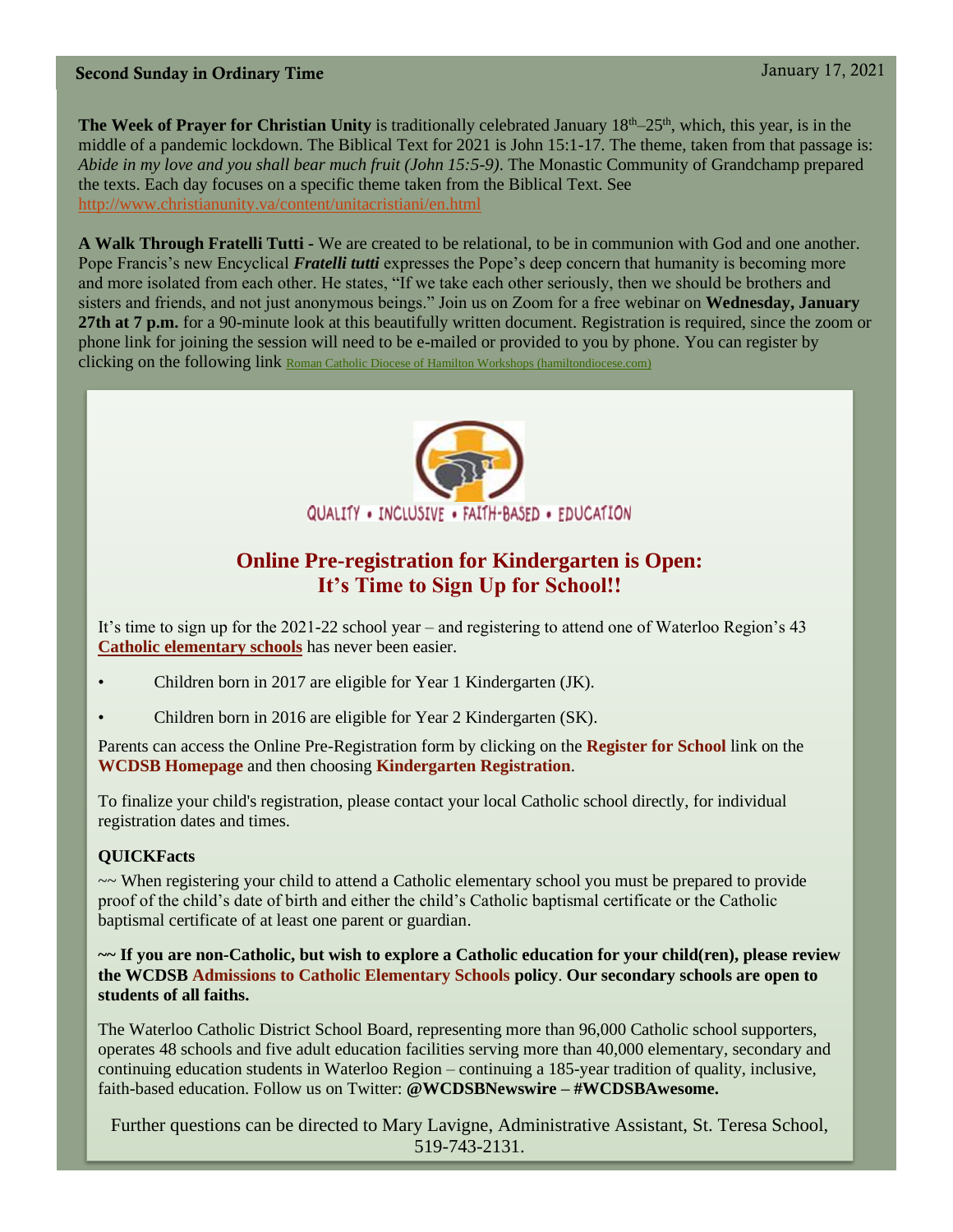# Pre-Authorized Giving We're ACTIVE

For those of you who have signed up for the Pre-Authorized Giving option for Stewardship here at St. Teresa Parish, we are please to tell you that we are now ACTIVE. The first withdrawal will be for January 2021 and the deductions will continue to be processed on the 28th day of each month.

We thank you for your patience, in getting this started. If you have any questions, please do not hesitate to contact the Parish Office.

We are very grateful for your contributions and would encourage those who have not signed up for this option to prayerfully consider Pre-Authorized Giving, particularly in these times of uncertainty.

## **Thank you!**

**Pre-Authorized Giving** is now available for our parishioners. A digital copy of the form may be found on our website under Bulletins for 2020 (August). Simply print the form and complete it. For those unable to print the digital copy, please contact the Parish Office. This brochure will hopefully answer any questions you may have about this exciting new option for Stewardship, here at St. Teresa Parish. Completed forms can be returned to the Parish Office via the slot in the Parish Office door or can be mailed to: St Teresa of Avila Parish, 44 Leonard St., Kitchener, ON N2H 6C8

#### Stewardship Report – January 12, 2021

| Mary, Mother of God  \$ 160.00  |  |
|---------------------------------|--|
|                                 |  |
| Building Fund \$ 75.00          |  |
| Diocese Online Giving  \$ 38.40 |  |
| $(Oct. 1 - Dec. 20, 2020)$      |  |

#### **Stewardship Report**

Once again, we are not able to gather to worship as a Parish Community, in the church. We would ask you to continue to keep our parish in your prayers and prayerfully consider continuing your donations. Thank you to those who continue to remember the parish through financial donations - We appreciate your continued support!

To support our parish via **credit card**, please visit the special **Parish Offertory Fund: COVID-19** page at the Diocese of Hamilton:

[COVID-19 Parish Fund -](https://hamiltondiocese.com/covid19parishfund/) Diocese of Hamilton

Once you are on the Parish Offertory Fund: COVID-19 page, there are 4 sections on the form to complete. They are as follows:

- DONATION DETAILS
- DONOR & TAX RECEIPT INFORMATION
- PAYMENT INFORMATION
- IF YOU HAVE A MESSAGE FOR YOUR PARISH, PLEASE SHARE IT HERE:

To ensure the funds get directed to our parish, it is imperative that you select **St. Teresa of Avila Parish, Kitchener** in the drop box in the **FUND** box of the Donation Details section.

Once you have completed the form, click on **COMPLETE DONATION NOW**. This method of giving will provide you with an **electronic tax receipt**  immediately upon making your gift.

If you choose the above option, it would be greatly appreciated if you could email the parish office at [st.teresa@stteresakit.ca](mailto:st.teresa@stteresakit.ca) to advise us of your donation.

You may also **send a gift directly** to our parish through the mail: **St. Teresa of Avila Parish, 44 Leonard St., Kitchener, ON N2H 6C8** or you may drop off **cash or cheque,** securely, at the Parish Office, through the mail slot in the wooden door, behind the white storm door. Please be sure to include your name, address and phone number or use your donation envelope.

Continuing support of our parish is an act of generosity and faith. We are very grateful for any contributions you may be able to make at this time.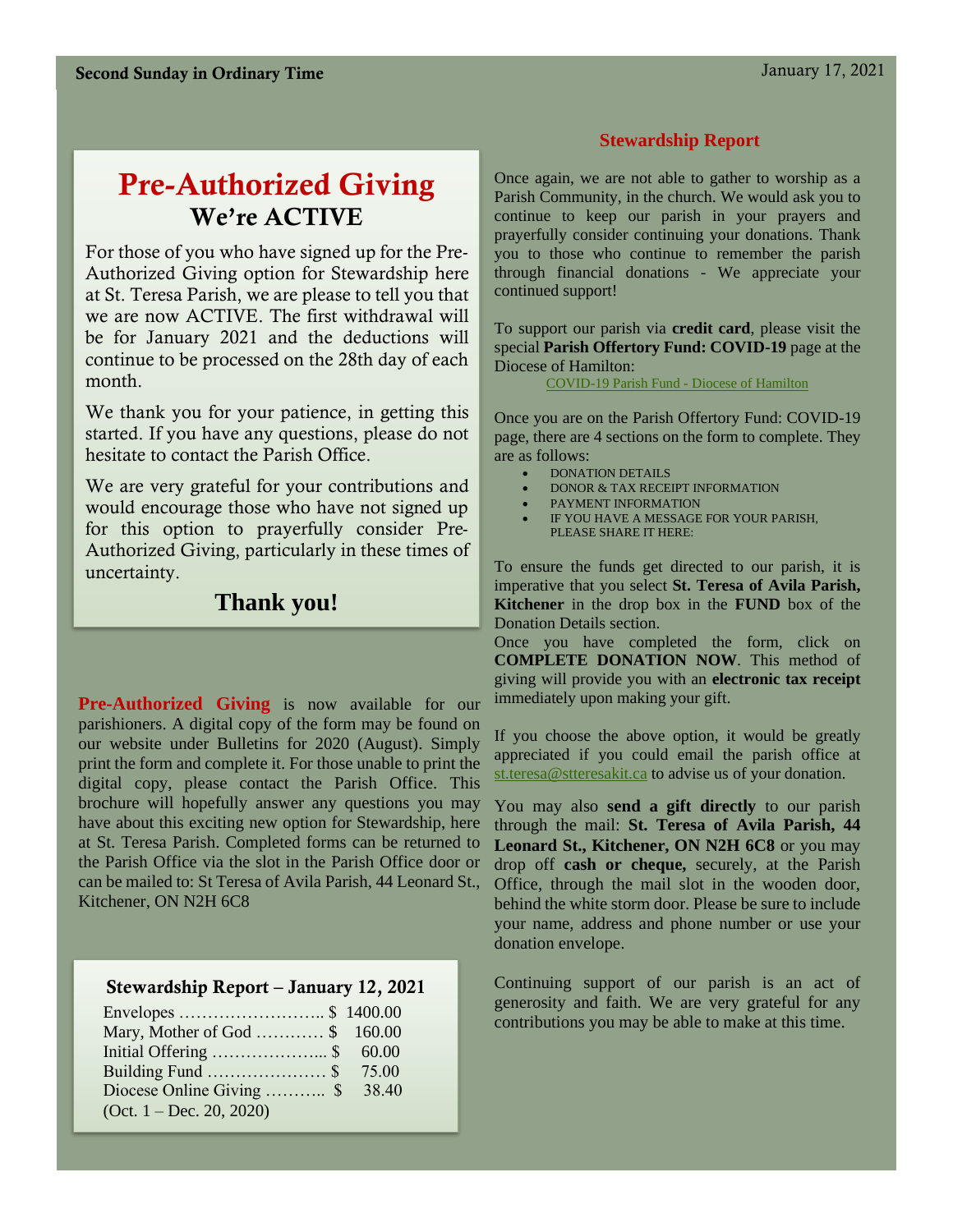# **Pope Francis proclaims "Year of St Joseph"**

With the Apostolic Letter "Patris corde" ("With a Father's Heart"), Pope Francis recalls the 150th Anniversary of the declaration of Saint Joseph as Patron of the Universal Church. To mark the occasion, the Holy Father has proclaimed a "Year of Saint Joseph" from December 8, 2020 to December 8, 2021.

#### By Vatican News



In a new Apostolic Letter entitled Patris corde ("With a Father's Heart"), Pope Francis describes Saint Joseph as a beloved father, a tender and loving father, an obedient father, an accepting father; a father who is creatively courageous, a working father, a father in the shadows.

The Letter marks the 150th Anniversary of Blessed Pope Pius IX's declaration of St Joseph as Patron of the Universal Church. To celebrate the anniversary, Pope Francis has proclaimed a special "Year of St Joseph," beginning on the Solemnity of the Immaculate Conception 2020 and extending to the same feast in 2021.

The Holy Father wrote Patris corde against the backdrop of the Covid-19 pandemic, which, he says, has helped us see more clearly the importance of "ordinary" people who, though far from the limelight, exercise patience and offer hope every day. In this, they resemble Saint Joseph, "the man who goes unnoticed, a daily, discreet and hidden presence," who nonetheless played "an incomparable role in the history of salvation."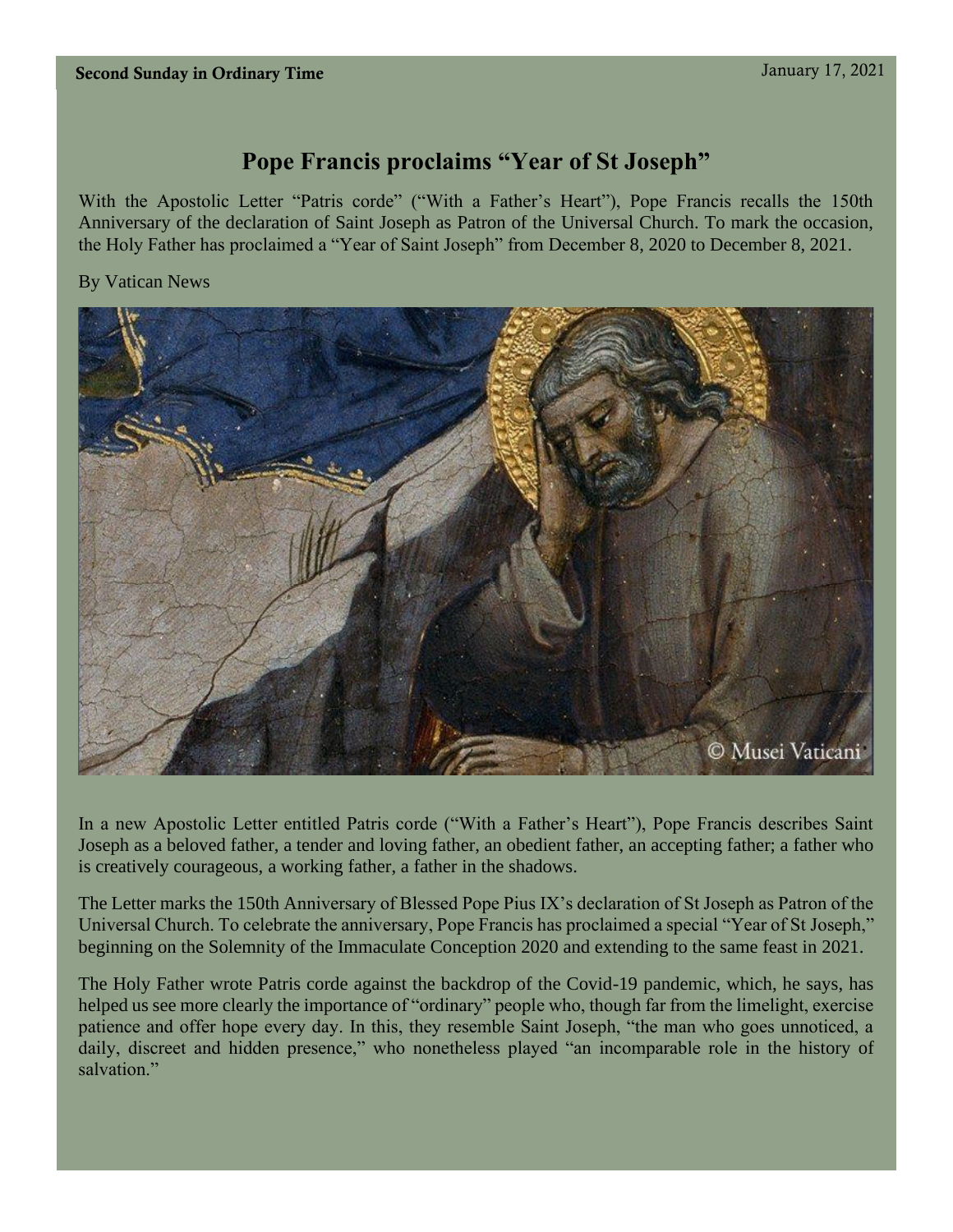#### **A beloved, tender, obedient father**

Saint Joseph, in fact, "concretely expressed his fatherhood" by making an offering of himself in love "a love placed at the service of the Messiah who was growing to maturity in his home," writes Pope Francis, quoting his predecessor St Paul VI.

And because of his role at "the crossroads between the Old and New Testament," St Joseph "has always been venerated as a father by the Christian people" (PC, 1). In him, "Jesus saw the tender love of God," the one that helps us accept our weakness, because "it is through" and despite "our fears, our frailties, and our weakness" that most divine designs are realized. "Only tender love will save us from the snares of the accuser," emphasizes the Pontiff, and it is by encountering God's mercy especially in the Sacrament of Reconciliation that we "experience His truth and tenderness," – because "we know that God's truth does not condemn us, but instead welcomes, embraces, sustains and forgives us" (2).

Joseph is also a father in obedience to God: with his 'fiat' he protects Mary and Jesus and teaches his Son to "do the will of the Father." Called by God to serve the mission of Jesus, he "cooperated… in the great mystery of Redemption," as St John Paul II said, "and is truly a minister of salvation" (3).

#### **Welcoming the will of God**

At the same time, Joseph is "an accepting Father," because he "accepted Mary unconditionally" — an important gesture even today, says Pope Francis, "in our world where psychological, verbal and physical violence towards women is so evident." But the Bridegroom of Mary is also the one who, trusting in the Lord, accepts in his life even the events that he does not understand, "setting aside his own ideas" and reconciling himself with his own history.

Joseph's spiritual path "is not one that explains, but accepts" — which does not mean that he is "resigned." Instead, he is "courageously and firmly proactive," because with the "Holy Spirit's gift of fortitude," and full of hope, he is able "to accept life as it is, with all its contradictions, frustrations and disappointments." In practice, through St. Joseph, it is as if God were to repeat to us: "Do not be afraid!" because "faith gives meaning to every event, however happy or sad," and makes us aware that "God can make flowers spring up from stony ground." Joseph "did not look for shortcuts but confronted reality with open eyes and accepted personal responsibility for it." For this reason, "he encourages us to accept and welcome others as they are, without exception, and to show special concern for the weak" (4).

#### **A creatively courageous father, example of love**

Patris corde highlights "the creative courage" of St. Joseph, which "emerges especially in the way we deal with difficulties." "The carpenter of Nazareth," explains the Pope, was able to turn a problem into a possibility by trusting in divine providence." He had to deal with "the concrete problems" his Family faced, problems faced by other families in the world, and especially those of migrants.

In this sense, St. Joseph is "the special patron of all those forced to leave their native lands because of war, hatred, persecution and poverty." As the guardian of Jesus and Mary, Joseph cannot "be other than the guardian of the Church," of her motherhood, and of the Body of Christ. "Consequently, every poor, needy, suffering or dying person, every stranger, every prisoner, every infirm person is 'the child' whom Joseph continues to protect." From St Joseph, writes Pope Francis, "we must learn… to love the Church and the poor" $(5)$ .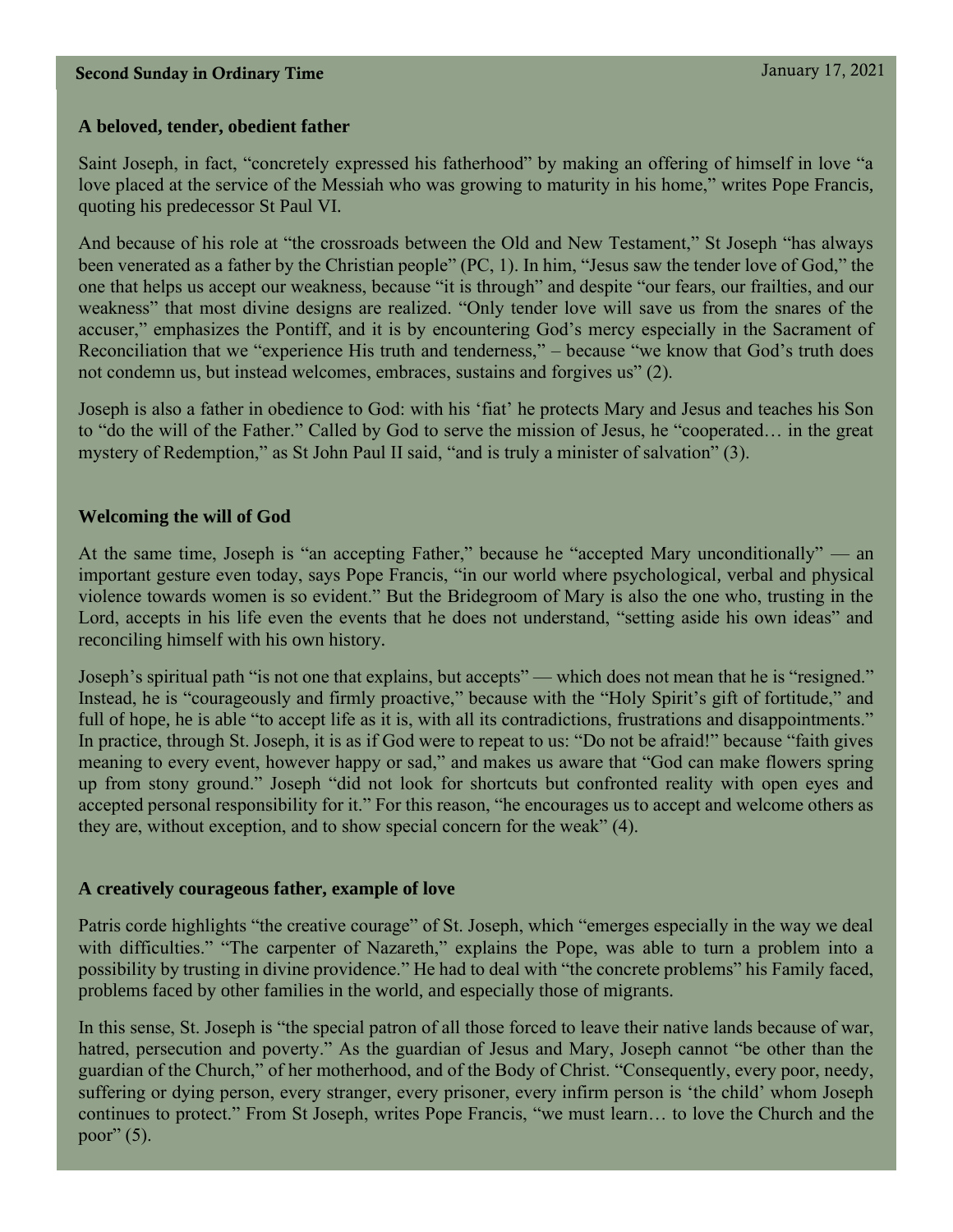#### **A father who teaches the value, dignity and joy of work**

"A carpenter who earned an honest living to provide for his family," St Joseph also teaches us "the value, the dignity and the joy of what it means to eat bread that is the fruit of one's own labour." This aspect of Joseph's character provides Pope Francis the opportunity to launch an appeal in favour of work, which has become "a burning social issue" even in countries with a certain level of well-being. "there is a renewed need to appreciate the importance of dignified work, of which Saint Joseph is an exemplary patron," the Pope writes.

Work, he says, "is a means of participating in the work of salvation, an opportunity to hasten the coming of the Kingdom, to develop our talents and abilities, and to put them at the service of society and fraternal communion." Those who work, he explains, "are cooperating with God Himself, and in some way become creators of the world around us." Pope Francis encourages everyone "to rediscover the value, the importance and the necessity of work for bringing about a new 'normal' from which no one is excluded." Especially in light of rising unemployment due to the Covid-19 pandemic, the Pope calls everyone to "review our priorities" and to express our firm conviction that no young person, no person at all, no family should be without work!" (6).



#### **A father "in the shadows," centred on Mary and Jesus**

Taking a cue from The Shadow of the Father — a book by Polish writer Jan Dobraczyński — Pope Francis describes Joseph's fatherhood of Jesus as "the earthly shadow of the heavenly Father."

"Fathers are not born, but made," says Pope Francis. "A man does not become a father simply by bringing a child into the world, but by taking up the responsibility to care for that child." Unfortunately, in today's society, children "often seem orphans, lacking fathers" who are able to introduce them "to life and reality." Children, the Pope says, need fathers who will not try to dominate them, but instead raise them to be "capable of deciding for themselves, enjoying freedom and exploring new possibilities."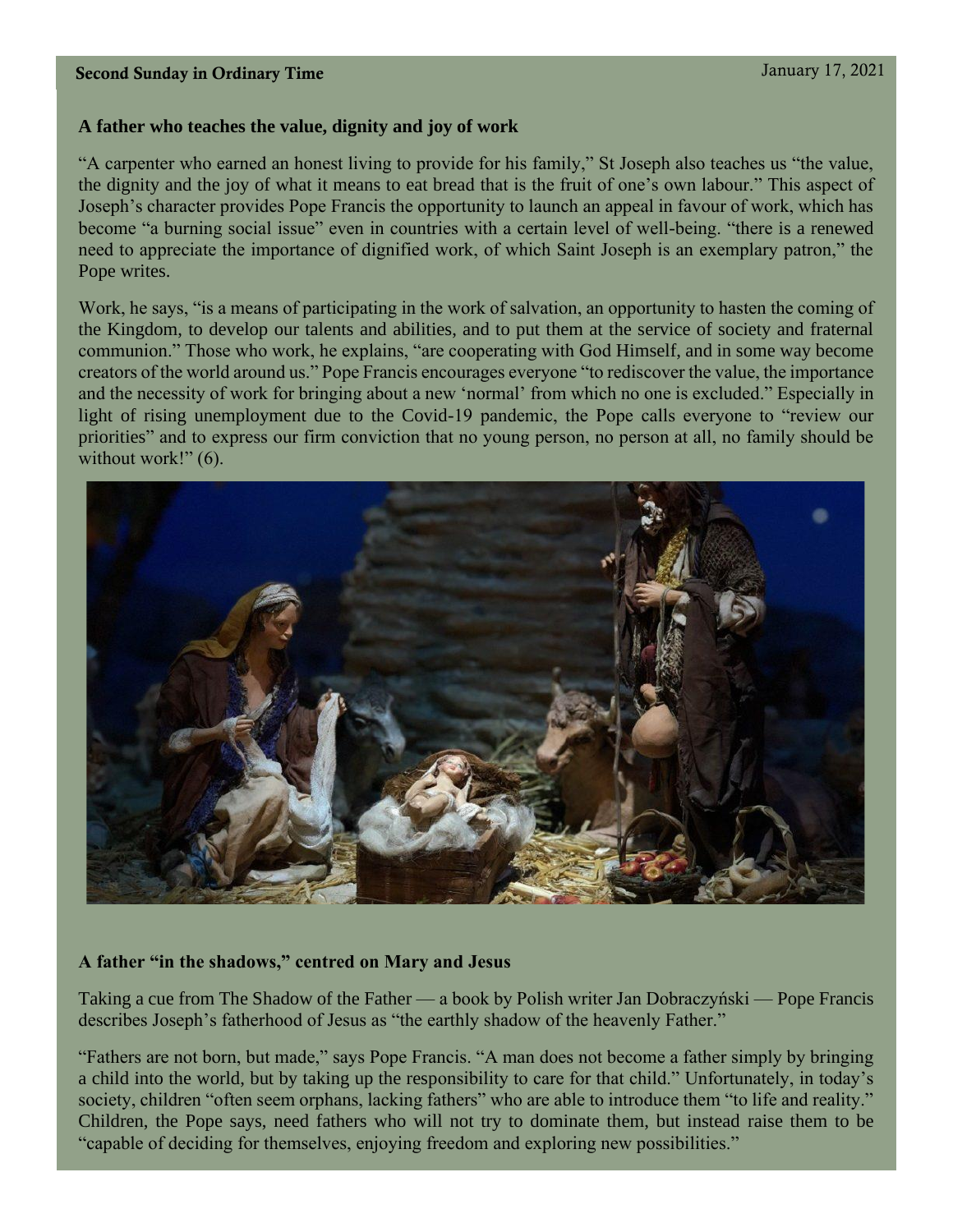This is the sense in which St Joseph is described as a "most chaste" father, which is the opposite of domineering possessiveness. Joseph, says Pope Francis, "knew how to love with extraordinary freedom. He never made himself the centre of things. He did not think of himself, but focused instead on the lives of Mary and Jesus."

Happiness for Joseph involved a true gift of self: "In him, we never see frustration, but only trust," writes Pope Francis. "His patient silence was the prelude to concrete expressions of trust." Joseph stands out, therefore, as an exemplary figure for our time, in a world that "needs fathers," and not "tyrants"; a society that "rejects those who confuse authority with authoritarianism, service with servility, discussion with oppression, charity with a welfare mentality, power with destruction."

True fathers, instead, "refuse to live the lives of their children for them," and instead respect their freedom. In this sense, says Pope Francis, a father realizes that "he is most a father and an educator at the point when he becomes 'useless,' when he sees that his child has become independent and can walk the paths of life unaccompanied." Being a father, the Pope emphasizes, "has nothing to do with possession, but is rather a 'sign' pointing to a greater fatherhood": that of the "heavenly Father" (7).

#### **A daily prayer to St Joseph… and a challenge**

In his letter, Pope Francis notes how, "Every day, for over forty years, following Lauds [Morning Prayer]" he has "recited a prayer to Saint Joseph taken from a nineteenth-century French prayer book of the Congregation of the Sisters of Jesus and Mary." This prayer, he says, expresses devotion and trust, and even poses a certain challenge to Saint Joseph," on account of its closing words: "My beloved father, all my trust is in you. Let it not be said that I invoked you in vain, and since you can do everything with Jesus and Mary, show me that your goodness is as great as your power."

At the conclusion of his Letter, he adds another prayer to St Joseph, which he encourages all of us to pray together:

*Hail, Guardian of the Redeemer, Spouse of the Blessed Virgin Mary. To you God entrusted his only Son; in you Mary placed her trust; with you Christ became man. Blessed Joseph, to us too, show yourself a father and guide us in the path of life. Obtain for us grace, mercy, and courage, and defend us from every evil. Amen.*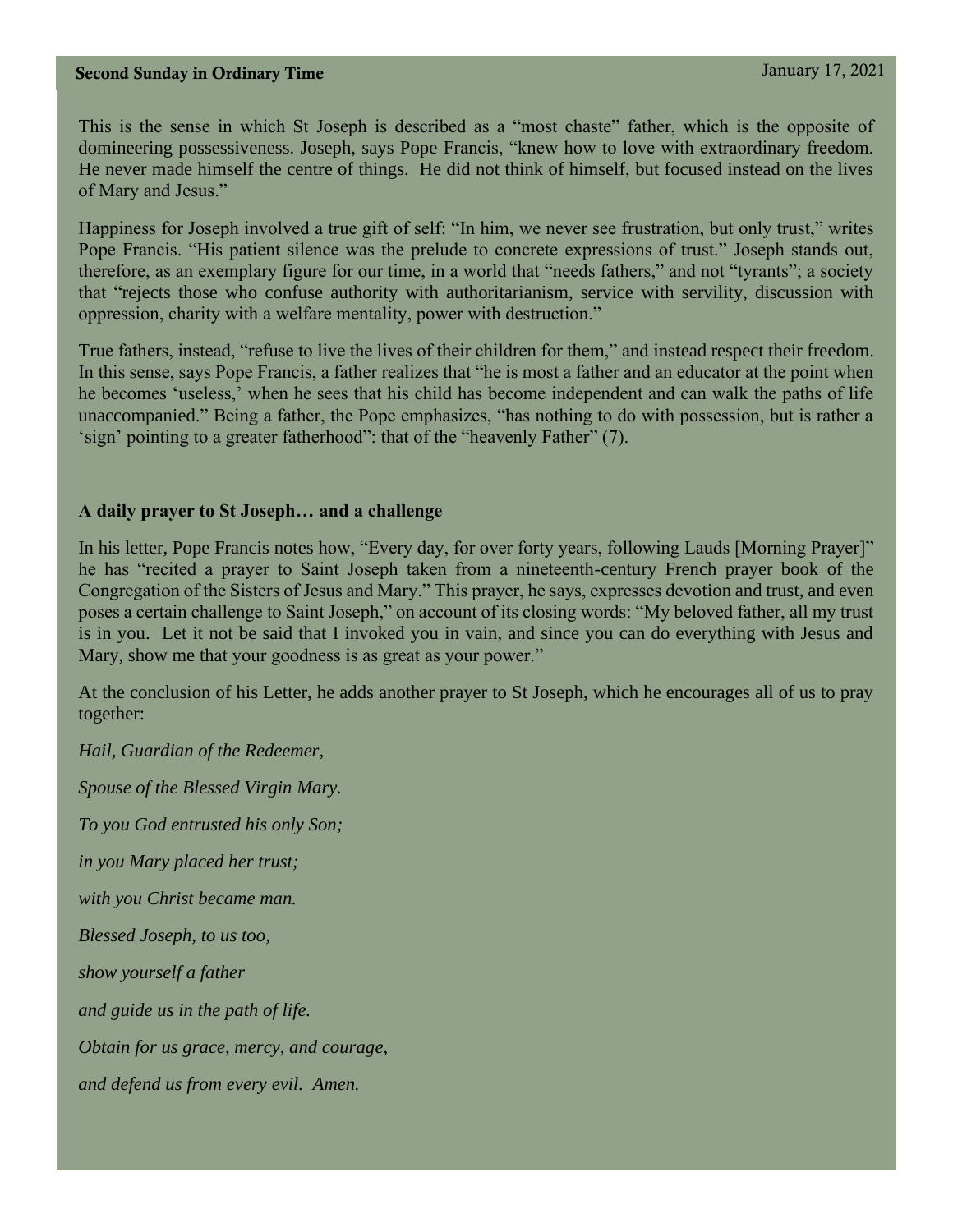# **Church grants plenary indulgence for year of St. Joseph**

The Apostolic Penitentiary issues a Decree granting plenary indulgences for the year of St. Joseph proclaimed by Pope Francis on Tuesday. The special year will last from December 8, 2020 to December 8, 2021. By Vatican News staff writer.

Pope Francis on Tuesday announced a special year dedicated to St. Joseph starting from December 8, 2020 until December 8, 2021, on the occasion of the 150th Anniversary of the proclamation of St. Joseph as the Patron of the Universal Church, as well as the Solemnity of the Immaculate Conception of Our Lady.

The Apostolic Penitentiary also issued a decree granting special indulgences for the duration of the special year to celebrate the anniversary and "to perpetuate the entrustment of the whole Church to the powerful patronage of the Custodian of Jesus."

During this period, the faithful will have the opportunity to commit themselves "with prayer and good works, to obtain, with the help of St. Joseph, head of the heavenly Family of Nazareth, comfort and relief from the serious human and social tribulations that besiege the contemporary world today."

#### **Devotion to St. Joseph**

The decree signed by Cardinal Mauro Piacenza, the Major Penitentiary of the Apostolic Penitentiary, and the Regent, Fr. Krzysztof Nykiel, notes that devotion to St. Joseph has grown extensively throughout the history of the Church, "which not only attributes to him high reverence after that of the Mother of God his spouse but has also given him multiple patronages."

At the same time, the Magisterium of the Church continues to discover "old and new greatness in this treasure which is St. Joseph, like the master in the Gospel of Matthew who brings from his storeroom both the new and the old."

Therefore, the gift of indulgences granted through a decree of the Apostolic Penitentiary by mandate of the Holy Father "will be of great benefit to the perfect attainment of the appointed purpose."

#### **Conditions for the plenary indulgence**

The plenary indulgence is granted to the faithful under the usual conditions (sacramental confession, Eucharistic Communion, and prayer for the Pope's intentions) to Christians who, with a spirit detached from any sin, participate in the Year of St. Joseph on these occasions and manners indicated by the Apostolic Penitentiary:

The plenary indulgence is granted to those who will meditate for at least 30 minutes on the Lord's Prayer, or take part in a Spiritual Retreat of at least one day that includes a meditation on St. Joseph. "St. Joseph, an authentic man of faith, invites us", the decree reads, "to rediscover our filial relationship with the Father, to renew fidelity to prayer, to listen and correspond with profound discernment to God's will."

The indulgence can also be obtained by those who, following St. Joseph's example, will perform a spiritual or corporal work of mercy. St. Joseph "encourages us to rediscover the value of silence, prudence and loyalty in carrying out our duties," the decree notes.

The recitation of the Holy Rosary in families and among engaged couples is another way of obtaining indulgences, in order that "all Christian families may be stimulated to recreate the same atmosphere of intimate communion, love and prayer that was in the Holy Family."

Everyone who entrusts their daily activity to the protection of St. Joseph, and every faithful who invokes the intercession of St. Joseph so that those seeking work can find dignifying work can also obtain